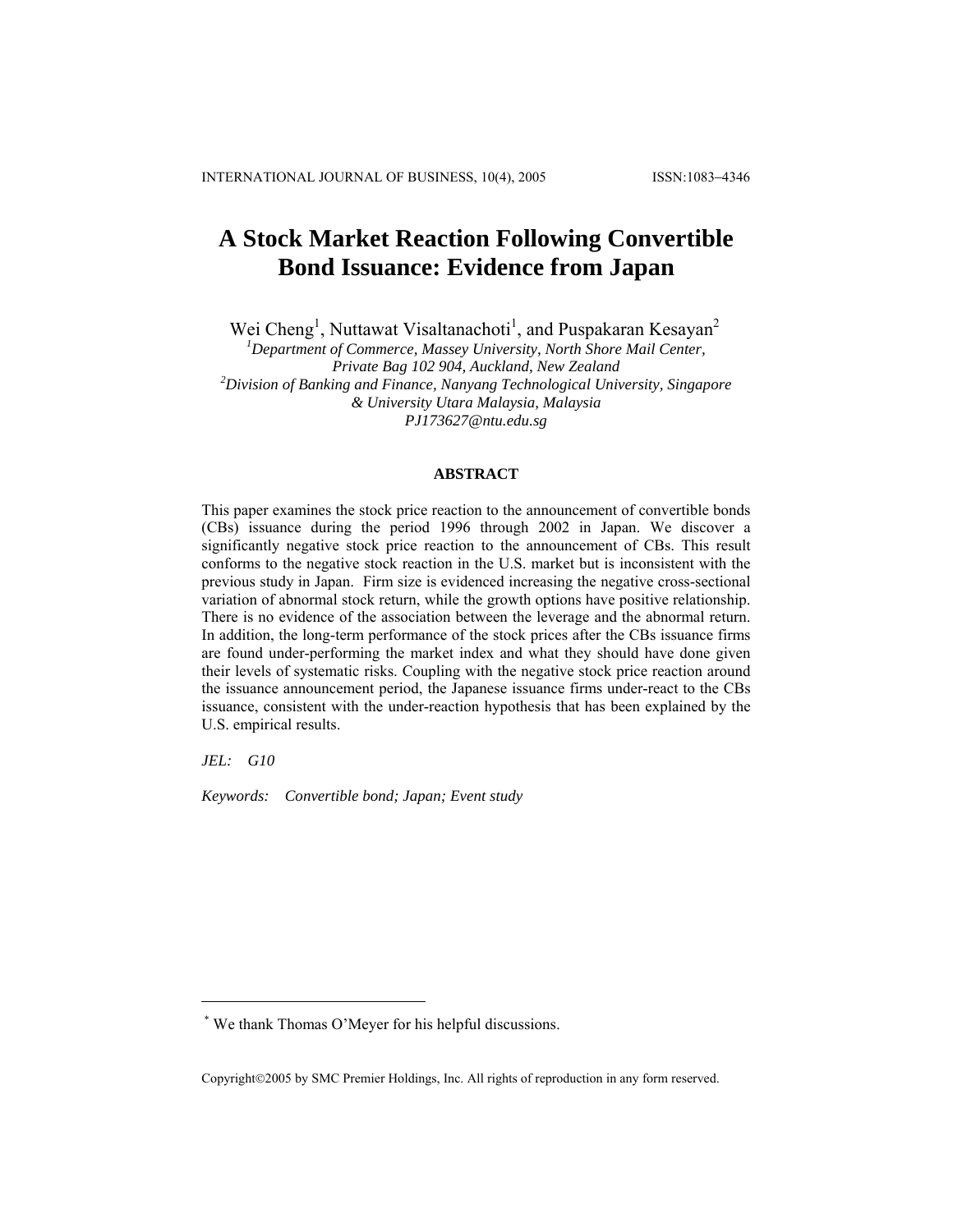# **I. INTRODUCTION**

Convertible bonds (CBs) are hybrid instruments with characteristics of both debt and equity. Like straight bonds, convertible bonds receive coupons and principal payments. At the same time, convertible bondholders have the option to convert their bonds into stocks at a conversion ratio. Most convertible bonds have features that the issuer can call the convertibles before maturity. Having the option of being exchanged into equity, a convertible bond has a coupon rate that is lower than that of the straight bond. The equity effects of the issuance of convertible bonds have important implications for financing policy. For the U.S. market, Smith (1986) concludes that stock price reaction is not significant to new debt issuance announcement, but it is significantly negative to new equity issuance announcement. Moreover, the price reaction is significantly negative to CBs issuance announcement with a smaller absolute value than that to the pure equity issuance. Under these different stock price reactions, U.S. corporate managers may make up their minds what type of offerings to choose to avoid harming existing stockholders.

In the U.S. market, it is shown by many researchers that the stock prices are significantly negative to the CBs issuance announcements. Dann and Mikkelson (1984), Eckbo (1986), and Mikkelson and Partch (1986) report negative abnormal returns during the announcement period for the CBs issuance firms. However, Kang and Stulz (1996) find a positive share price reaction to the announcement of the CBs issuance in Japan during period 1985 through 1991. They contribute the differences of the equity effect to the differences of the "organization of firms" between the Japanese and American firms. That means American managers' goal is to maximize the wealth of current shareholders while Japanese managers' goal is to invest in all positive NPV projects. The "bubble economy effects" hypothesis for the positive stock reaction has been rejected by Kang and Stulz (1996). The "bubble economy" in Japan means the phenomenon that the Japanese stock market had large positive returns during the second half of the 1980s and crashed at the beginning of 1990s. Kang and Stulz split the sample into announcements before 1990 and those in 1990 and 1991. They reject the "bubble economy effects" hypothesis by the result that the difference between the two sub-samples is not significant. However, the result is suspicious as the number of sub-sample in 1990 and 1991 accounts only 9% of the total sample. This forms the major interest of this paper: are there any differences of the abnormal stock returns to the announcement of the CBs issuance between the bull and post-bull market in Japan?

This paper examines the stock price reaction to the announcement of CBs issuance from 1996 to 2002 in Japan. The abnormal returns around announcement dates are examined using standard event study methodology. A significantly negative stock price reaction to the announcement of CBs is found, which is totally different from that in the report by Kang and Stulz (1996). This result conforms to the "bubble economy effects" hypothesis and the negative stock reaction in the U.S. market. Using the crosssectional regression model, the relationships between short-term stock abnormal return and the firm size, leverage and growth options of the CBs issuance firms are tested. The firm size is evidenced increasing the negative abnormal stock return, which conflicts with the informational asymmetry theory of Myers and Majluf (1984). The result that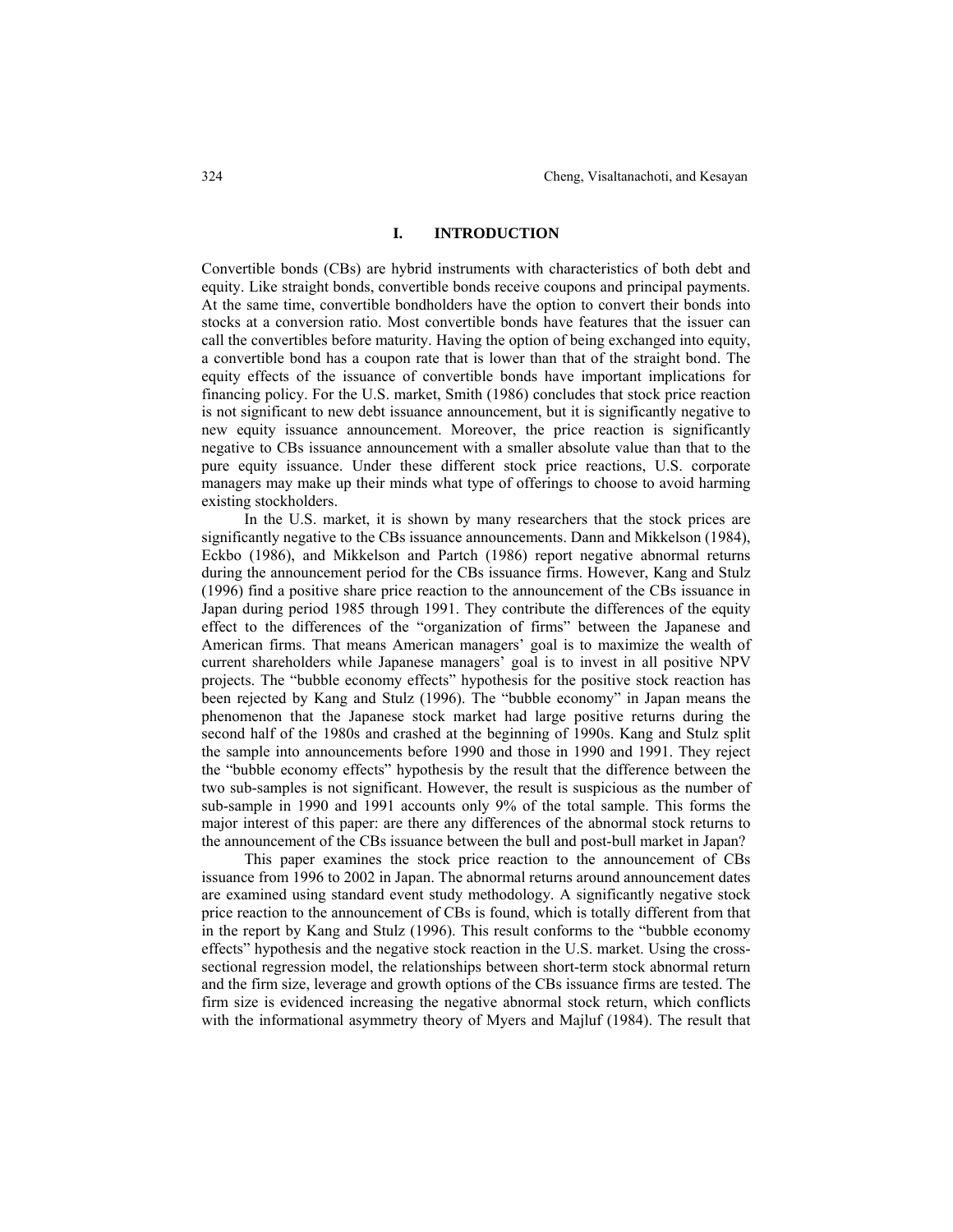firms' growth options have positive relationship with the abnormal stock return conforms the prediction of Stein (1992). However, the leverage ratio is found unrelated to the abnormal return. This is not consistent to the prediction of Stein (1992). In addition, the long-term performance after the CBs issuance is examined to see the full information the CBs issuance could convey. The stock prices of the CBs issuance firms are found under-performing the market index and what they should have done given their levels of systematic risks. Coupling with the negative stock price reaction around the issuance announcement period, Japanese issuance firms under-react to the CBs issuance. This is consistent to the under-reaction hypothesis explained by the U.S. empirical results but unexplained in the study by Kang et al. (1999) using the data before 1988 in Japan.

This paper is organized as follows. Section II presents the literature review and hypotheses. Section III describes the data and methodology. Section IV gives the results. Summary and conclusions are in section 5.

# **II. LITERATURE REVIEW AND HYPOTHESES**

# **A. U.S. Market**

Early studies of stock price reaction to the CBs issuance are focused on the U.S. market. The examination of stock price reaction to CBs is always accompanied by the examination of other offerings. To test the abnormal return, the event study methodology is normally used in U.S. market. The evidence indicates that most of the announcement period investigated is the two-day (day  $-1$  to day 0) trading period. The motivation under this behavior is that "it cannot be determined from published sources whether the initial post-announcement market transaction preceded or followed the close of trading on the trading day prior to the published announcement in the Wall Street Journal" (Dann and Mikkelson (1984 pp.162)). Some studies also calculate the abnormal returns for the issuance date. The reason for this is that some details such as conversion ratio and coupon rate are afforded on the issuance date. In general, abnormal returns are significantly negative in the CBs offerings announcement period and less negative in the issuance period for the U.S. market.

Dann and Mikkelson (1984) examine the equity valuation effect of the issuance of convertible debts together with the straight debts in the U.S market. They find that the stock price of the CBs issuance firms is significantly negative both in the two-day announcement period and two-day issuance period for CBs issuance during the years 1970 through 1979. They find that the leverage-related information hypothesis can't explain the negative results because their evidence shows that CBs issuance increases the issuer's financial leverage. This finding contrasts with Ross's (1977) study of capital structure change that there is positive relationship between leverage changes and stock price reaction. However, the result is consistent with the Myers and Majlur(1984)'s theory that the new external financing conveys unfavorable information about the firms investment opportunity. In the end, the negative stock price reaction can not be attributed to the original issue under-pricing theory. This means that negative stock returns at the announcement for new issue is due to the systematic under-pricing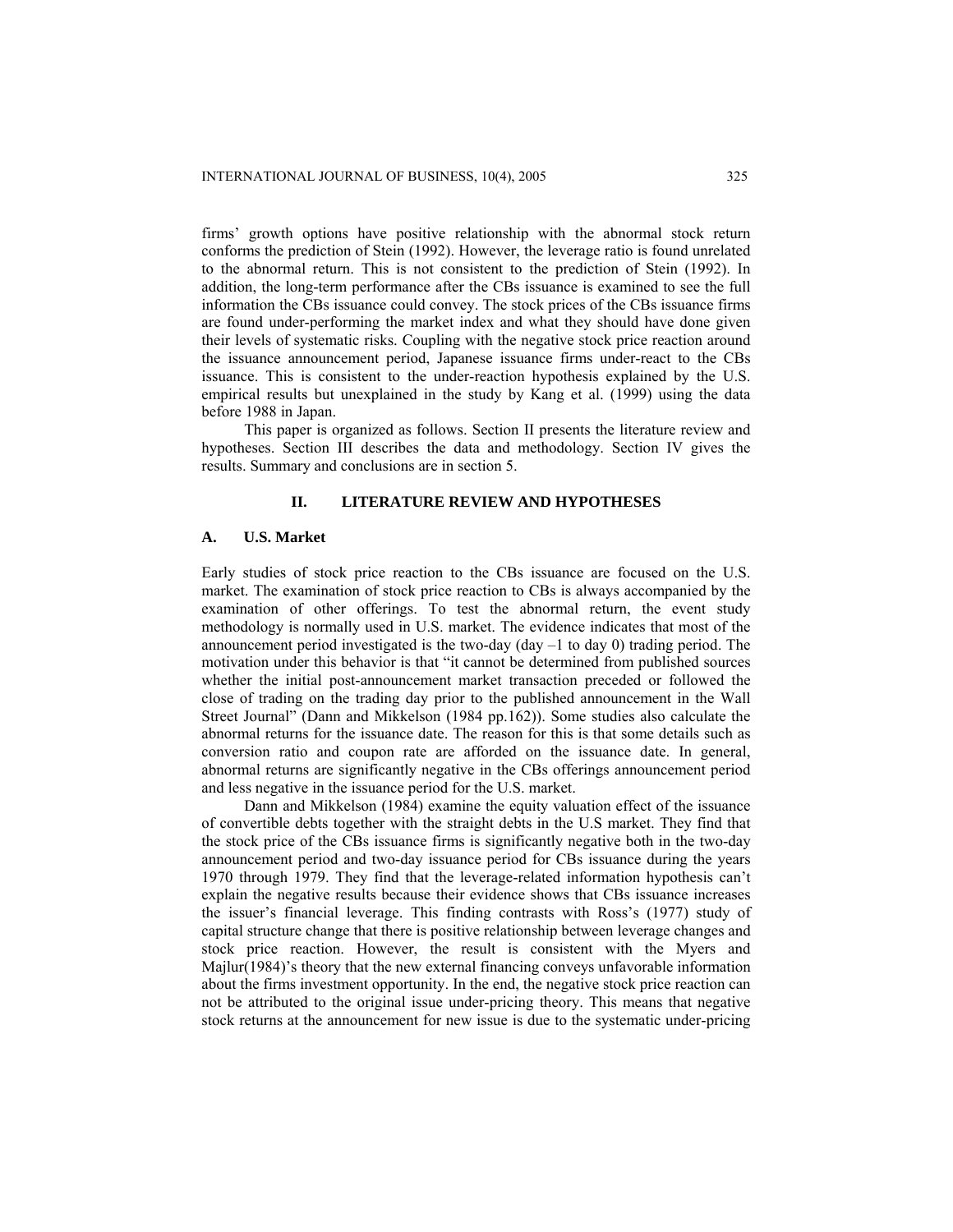of public offerings (Ibbotson (1975)). Mikkelson and Partch (1986) investigate the stock price effects of different offerings including convertible bonds during the period 1972 through 1982. They find the stock price reaction to the convertible debt offerings is significantly negative both in the two-day (day -1 to day 0) announcement period and at the issuance date. The result is similar to that reported by Dann and Mikkelson (1984). Their further study indicates consequence of CBs issuance (completion or cancellation) can affect the stock price reaction after the announcement. The effect that CBs with higher quality rating have more negative stock price reaction does not support Myers and Majluf (1984), moreover, the stock price of CBs issuance firm is inferred overvalued when the issuance of CBs is announced. Eckbo (1985) studies the stock effect to corporate debt offerings including the convertible debts during the period through 1964 through 1981. He finds the two-day (day  $-1$  to day 0) abnormal return to the initial announcement of the CBs issuance is significantly negative. With the analysis of cross-sectional regression, the negative stock price reaction is found having no relationship with the tax shield, size and the rating of the new CBs issuance. The result of no relationship with the tax shield conflicts with the findings of Masulis (1983), who investigated exchanging debt for common stock. The result of no relationship with the issuance size is inconsistent with the Asquith and Mullins (1986) model in which the offerings size has a negative correlation with the stock abnormal return. The result of no relationship with bonds rating is also inconsistent with the theory of Myers and Majluf (1984).

Lewis et al. (2003) also find significantly negative stock price reaction to the CBs issuance announcement during the two-day (day  $-1$  to day 0) trading period. They further indicate the stock price reaction has relationship with the decisions of security design. A logistic regression model is employed in the paper by Lewis et al. (2003) to compare the characteristics between the CBs issuance firms and the industry "composite" firms. The results show the relationship between security choice decisions and firm size, financial leverage, investment opportunity and future growth rate is much more complex for CBs.

By reviewing the relevant literatures for U.S. market, Smith (1986) concludes that: 1) stock price reaction is not significant to new debt issuance announcement, 2) stock price reaction is significantly negative to new equity issuance announcement, and 3) stock price reaction is significantly negative to CBs issuance announcement with a smaller absolute value than that to the pure equity issuance. The results in the U.S. market confirm the hybrid debt and equity nature of the CBs.

# **B. Non-U.S. Market**

In recent years, studies on stock price reaction to CBs issuance have been extended to markets outside the U.S. The results are mixed in the non-U.S. markets. Some studies use the three-day (day  $-1$  to day  $+1$ ) or two-day (day 0 to day  $+1$ ) announcement period to test the abnormal return, which is different from the two-day announcement period normally adopted in the U.S. market.

Kang and Stulz (1996) investigate the stock price effects of different offerings including convertible bonds during the period 1985 through 1991 in Japan. They find a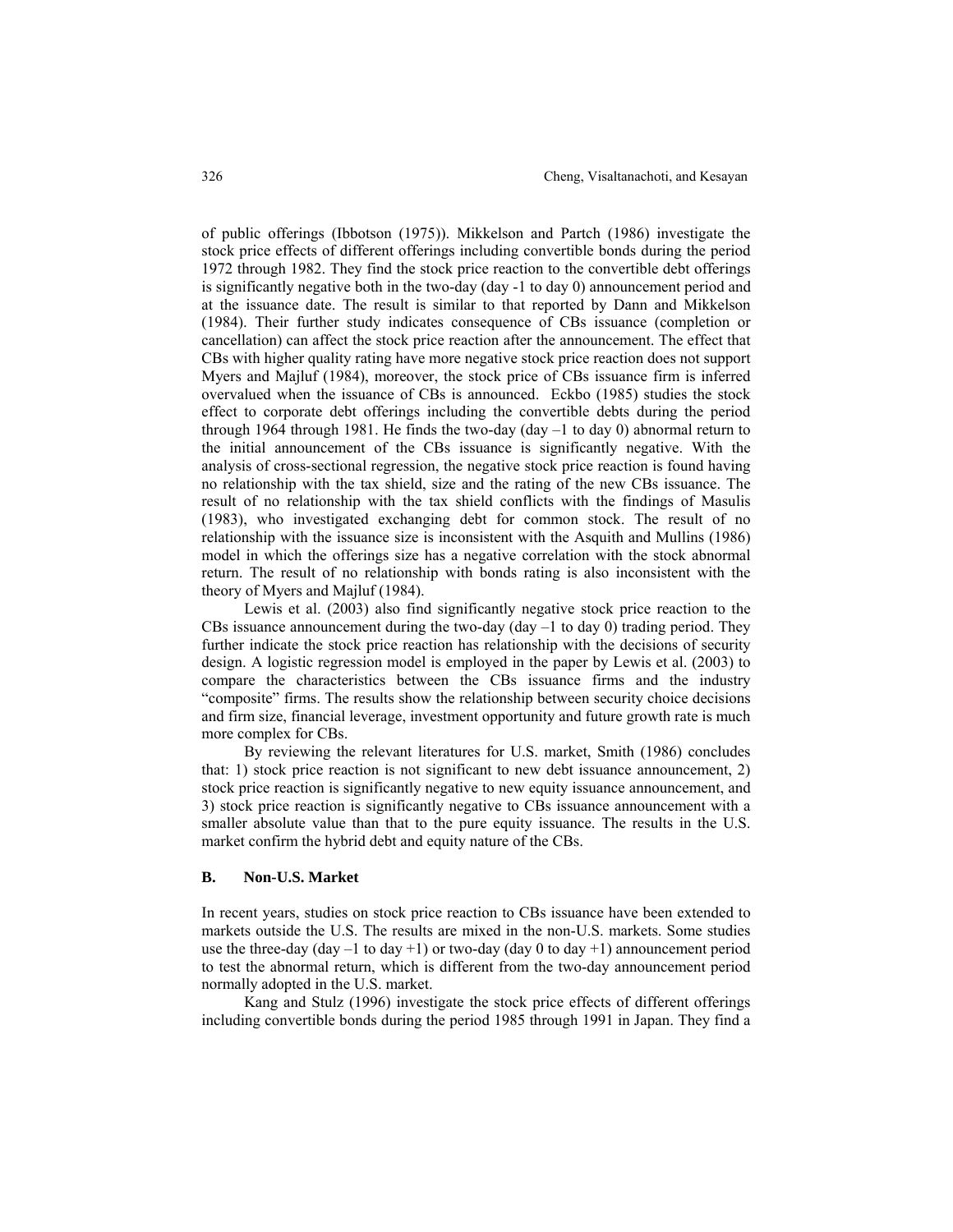significant positive stock reaction for the three-day (day  $-1$  to day  $+1$ ) trading period surrounding both the announcement date and the issuance date. The reason that the three-day trading period is chosen is that  $Day +1$  is actually the first day that investors could learn the announcement information due to the time-zone differences, and the announcement may be made in Japan on day  $-1$ . The results also show that Japanese firms do not issue CBs after a period of positive abnormal returns as what happens in the U.S. In order to explore different stock reactions between the U.S. and Japanese market, Kang and Stulz (1996) examine some potential explanations. The evidence shows that the "deregulation effects" during 1980s can explain part of the positive results of CBs issuance. The "bubble economy effects" cannot explain the positive stock reaction to CBs issuance during the bull market from 1985 to 1989. The differences of the "organization of firms" between the Japanese firms and the American firms can fully explain the positive abnormal return to CBs issuance in Japanese market. Managers' behavior in Japan is different from that in the U.S. This reason is also adopted by Kang et al. (1995) to explain the non-negative abnormal return to CBs issuance for Japanese firms in the offshore market. The cross-sectional regression model is used in the paper by Kang and Stulz (1996) to test the relationship between the positive abnormal return and the characteristics of the issuing firm. It is found that larger (smaller) firms have smaller (larger) positive abnormal return, which is consistent with the informational asymmetry theory of Myers and Majluf (1984).

The positive stock reaction is also found in the Dutch market. De Roon and Veld (1998) investigate the announcement effect of convertible bonds as well as warrant bonds in period 1976 through 1996 in Netherlands using the event study methodology. The average abnormal returns for day  $-1$  to day  $+1$  surrounding the CBs announcement date are insignificantly positive. These results are consistent with those in Japan, but in contrast to those in the U.S. De Roon and Veld (1998) also indicate Dutch firms issuing CBs after a period of positive stock return, which means, like American firms, Dutch firms issue convertible bonds after the stock is overvalued. De Roon and Veld (1998) reject the probability that the difference of the abnormal return around the announcement date between the U.S. and the Netherlands is due to the difference of the managers' goals between these two countries.

In the U.K. market, Simon (1999) examines the data of CBs issuance as well as other offerings in the period 1980 through 1998. The common stock returns in the twoday (day 0 to day  $+1$ ) announcement period of CBs issuance are significantly negative. The result is consistent to that of the U.S. Simon (1999) contributes this consistency to the similar underlying financial factors between the U.K and U.S. firms.

Another research for the U.K. market is reported by Abhyankar and Dunning (1999). They investigate stock price to the announcements of issues of three different types of convertible securities using the U.K. data during the period 1986 through 1996. The abnormal return is found significantly negative during the two-day (day 0 to day +1) trading period for the announcement of CBs issuance, which is similar to that of Simon's (1999). In addition, they employ a cross-sectional regression model to test the relationship between abnormal return and the firms' characteristics. It is found that, in the U.K., announcement abnormal return is unrelated to firm size, issuance size and market-to-book ratio.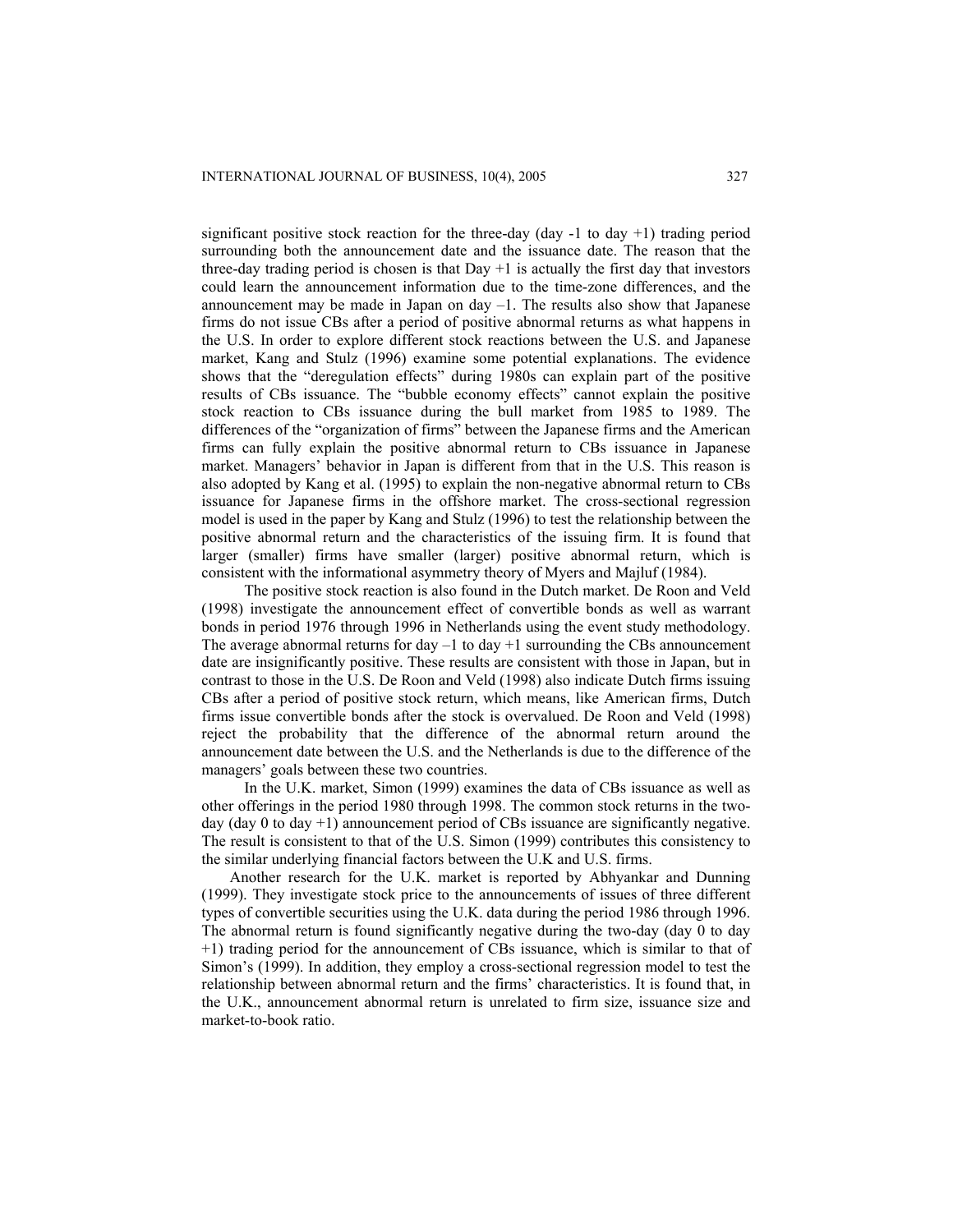# **C. Offshore Market**

Since 1992, the study of stock reaction to the announcement of CBs issuance has been developed to the offshore market. The CBs data for Japanese firms and American firms are examined by different person in the same Eurobond market. However, the results are totally different.

Kim and Stulz (1992) examine the CBs issuance effect on equity in offshore market in the period 1965 through 1987 as well as the domestic market for U.S firms in the period 1970 through 1987. They find that before 1984, the stock price reaction during the two-day (day  $-1$  to day 0) trading period in the offshore market is insignificant negative, which is much smaller in absolute value than that in the domestic market. After 1984, the abnormal return is nearly the same in the domestic and offshore market. The explanation for the difference before 1984 is that American firms can benefit from the tax advantage in offshore market before the change in U.S. withholding tax in July 1984. By comparing the U.S. issuers' characteristics between the two markets, it is found that the offshore offering size is smaller than the domestic offering, while the issuance firms are larger and riskier than those in the domestic market.

Kang et al. (1995) use the data in the period 1977 through 1989 to investigate the Japanese convertible bonds as well as warrant bonds issuance in the offshore market. The evidence indicates that most convertible bonds were issued before the mid-1980s. Comparing with the offshore market CBs issuance for American firms reported by Kim and Stulz (1992), the offshore market CBs offerings for Japanese firms are always insured by banks. The stock price reaction during the three-day trading period (day  $-1$ ) to day +1) is insignificantly different from zero. No evidence is found that the abnormal return for the Japanese offshore market is negative as that for the U.S. offshore market. Kang et al. (1995) attribute different abnormal return results to the different managers' goals between these two countries. It is indicated that the American managers' goal is to maximize the wealth of current shareholders while the Japanese managers' goal is to invest in all positive NPV projects. Therefore, the CBs issuance in Japan does not convey information that stock is overpriced.

# **D. Long-term Effect**

Other than investigating stock returns to the CBs issuance during short-term announcement period, some recent studies after 1997 show the interests of examining the long-term performance of CBs issuance firms. According to Loughran and Ritter's (1995) examination of initial public offerings and Spiess and Affleck-graves's (1995) investigation of seasoned equity offerings, it is believed that the market prices may not fully reflect the information of corporate events during the announcement period, sometimes they under-react to the events.

Lee and Loughran (1998) examine the long-term performance of CBs issuance firms from 1975 to 1990 in the U.S. market. They find that the CBs issuance firms significantly under-perform the market index and the matching firms. Evidence indicates that the poor performance cannot be explained by initial public offerings or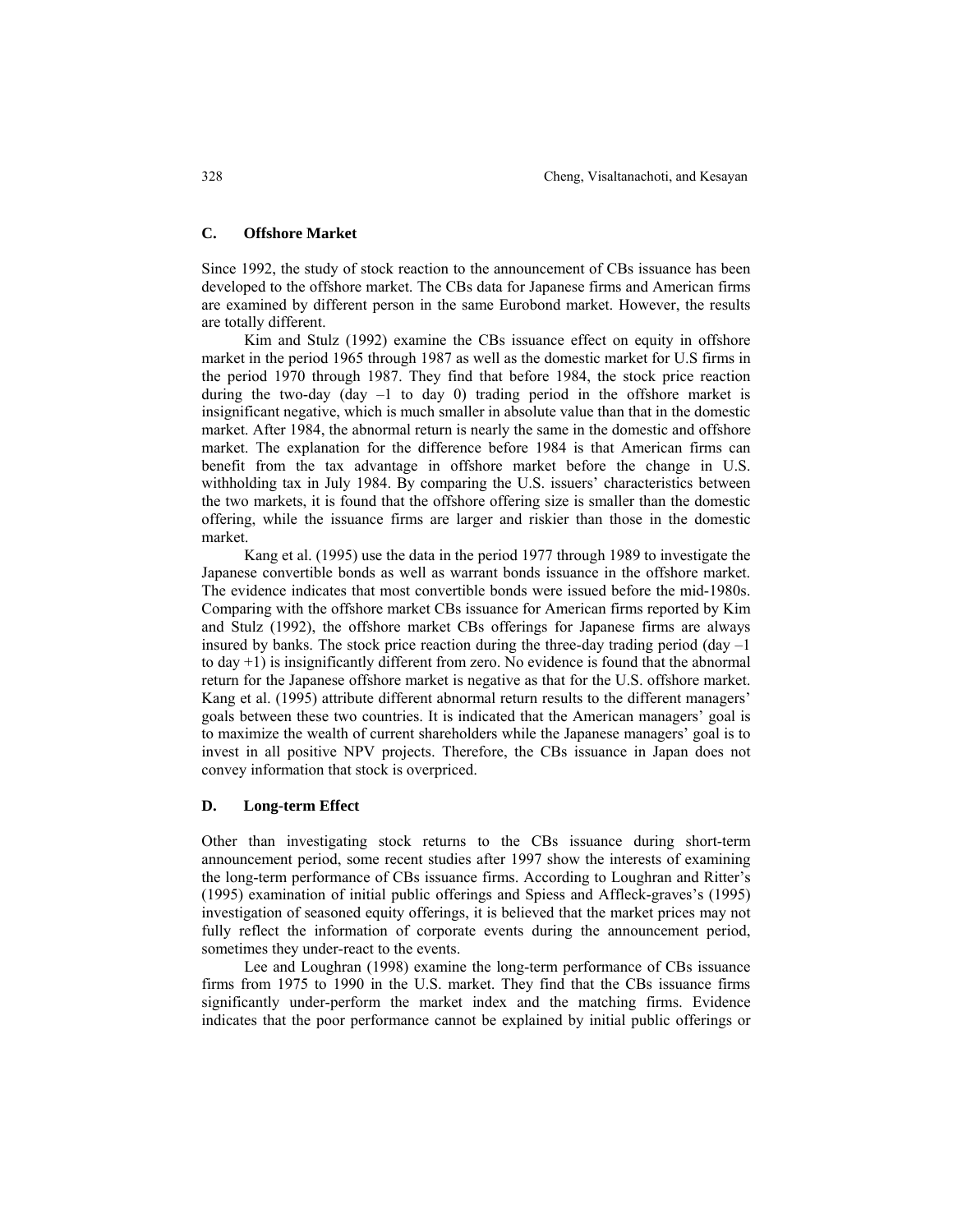seasoned equity offerings. Upon a further investigation, Lee and Loughran find that the CBs issuance firms have a declined operating performance following the offering, which is not the case for the matching firms. Spiess and Affeck-Graves (1999) investigate the convertible data for the American firms during the period from 1975 to 1989. They compare the long-run performance of CBs issuance firms to that of the matching sample of non-issuance firms. Like the result of Lee and Loughran (1998), the CBs issuance firms under-perform the matching firms during the long-term period after the offerings. The long-run underperformance of the CBs issuance firms accompanied with the negative stock price reaction during the short-term announcement period in the U.S. market is consistent to the under-reaction hypothesis.

The study of long-run CBs issuer performance has also been extended to the market outside the U.S. Ho and Abhyanker (2002) investigate the long-run performance for convertible security issuance firms before and after the issuance over the period 1982 through 1996 in the U.K. market. Comparing with the market index and the matching portfolio, a positive pre-offer abnormal performance and negative post-offer abnormal performance are found. Kang et al. (1999) also examine the long-run performance of the convertible debts issuance firms following the offerings during period 1980 through 1988 in Japan. The underperformance of the CBs issuance firms is found even though the abnormal stock price return is not negative during the short-term issuance announcement period for these firms. These underperformance results outside the U.S. are consistent to that in the U.S. market. Hence, the U.K. evidence conforms to the under-reaction hypothesis while the Japanese case dose not.

# **E. Hypotheses**

Previous empirical results of the stock price reaction to the announcements of CBs issuance are mixed in different market. Dann and Mikkelson (1994) report negative results in the U.S., and Simon (1999) has similar negative results in U.K. In Netherlands, de Roon and Veld (1998) report the same positive stock reaction as that in Japan by Kang and Stulz (1996) using the data before 1991. It is hard to say that the stock reaction to the announcements of CBs in Japan after 1995 is positive or negative. This may leads to:

*Hypothesis 1: The stock price significantly reacts to the announcement of CBs issuance in Japan during the periods 1996 through 2002.* 

In the United States, it is often stated that small firms have greater informational asymmetries than large firms. Myers and Majluf (1984) suggest a greater stock price drop for small firm equity issues than for large firm equity issues. Kang and Stulz (1996) and de Roon and Veld (1998) indicate a less stock price increase against the CBs issues for larger firms than for smaller firms. The greater volume of public information about larger firms should cause larger firms to have less degree price reactions to the announcements of CBs issuance. Additionally, stockholders may like high leverage ratio because the tax shield can magnify the expected earnings. Stein (1992) finds that the convertible bonds are mostly used by high-leveraged firms and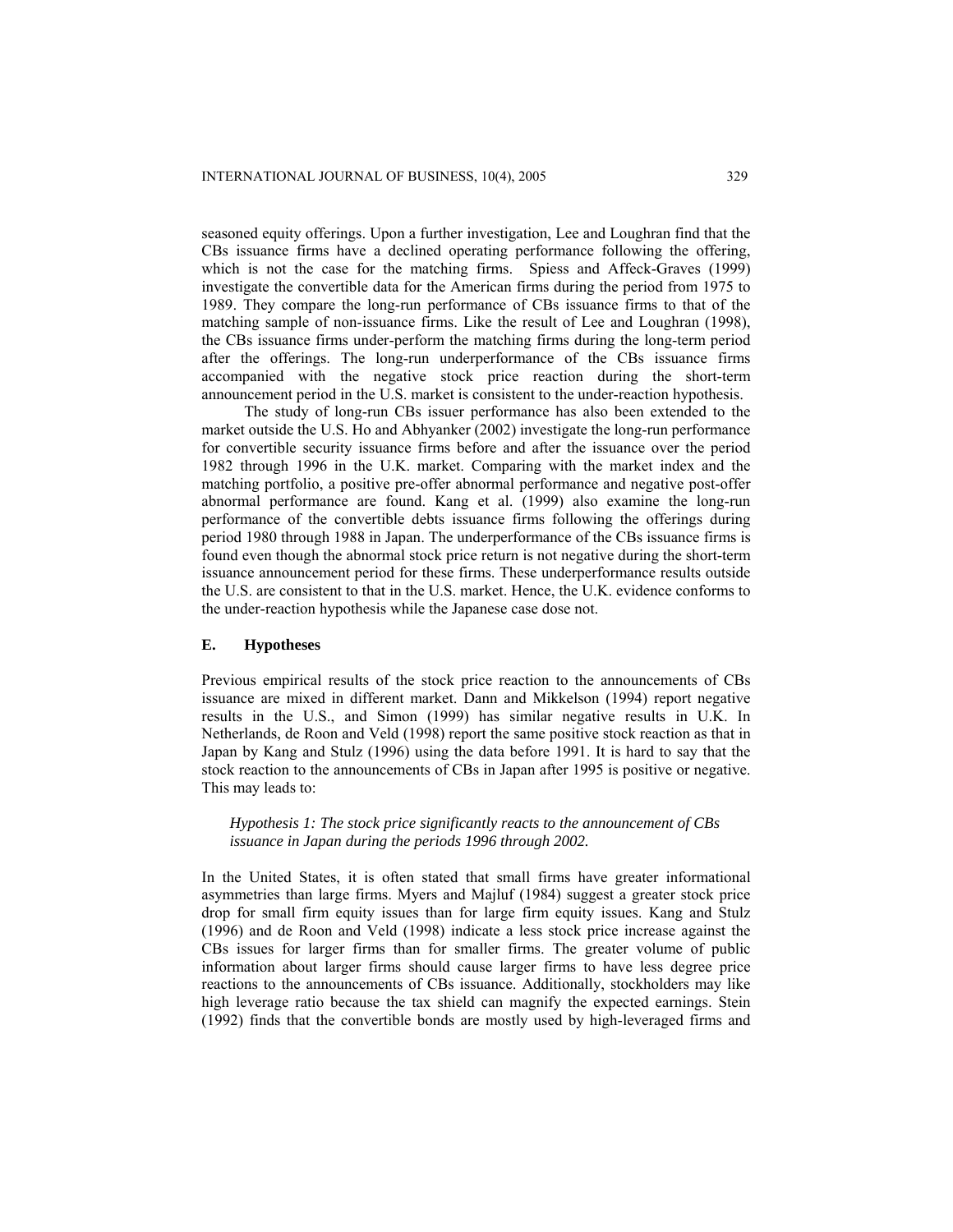predicts that the leverage ratio of CBs issuance firms has positive relationship with the abnormal returns during the announcement period. Moreover, the equity book value to equity market value BM ratio implicates the future growth opportunities for a firm. Stein (1992) finds that CBs tend to be used by the firms with high growth options. He predicts the growth options will have positive relationship with the stock abnormal return during the CBs issuance announcement period. Given that higher BM ratio means less growth options, a firm with higher BM ratio will have negative impact on the abnormal return. As a result, we expect the following hypothesis to hold.

*Hypothesis 2: The stock reaction to the announcements of CBs should be negatively associated with firm size and BM ratio and positively associated with the leverage.* 

# **III. DATA AND METHODOLOGY**

## **A. Data Description**

We collect the information of convertible bond announcements from the Bloomberg Financial Markets database for the period of January 1, 1996 to December 31, 2002. The announcement date is the first date on which the announcement date appears in the Bloomberg database. Our sample consists of the firms listed on the Tokyo Stock Exchange (TSE). These firms issue the convertible bonds and the exact announcement of each convertible bond issue is publicly available. Totally there are 172 announcements, which is less than previous Japanese study, i.e., Kang and Stulz (1996) have 561 announcements for the period from Jan. 1, 1985 to May 31,1991. In 1996, the number of announcements accounts 59.3% of the total sample or 102 announcements. The number of sample announcements drops largely after year 1996. In 1997, 1998, there are only 11 and 3 announcements. From 1999 to 2002, there are 21, 12, 10, and 13 announcements respectively.

The data of the market values of equity, book value, total debt and total asset before the announcement are used in this paper. These data are derived from the Datastream as well. They are the corresponding values at the last day of the year before each announcement date. From the Datastream, altogether 172 issuance announcements have the corresponding data of market values, and 142 issuance announcements have the corresponding data of total debts and total assets. The average firm size for the total sample is 240.04 billion yen, while the leverage ratio for the total sample is 0.34. The mean book-to-market ratio is 1.21. Comparing with the mean firm size of 346 billion yen and mean leverage ratio of 0.36 in Kang and Stulz's (1996, pp. 116) report, the firm size of the CBs issuance firms has dropped while the firm leverage ratio are similar. This comparison indicates that if there are some differences of the stock reaction in Japan between these two different periods, the firm size might be one of the reasons while the leverage ratio might not.

## **B. Event Study Methodology**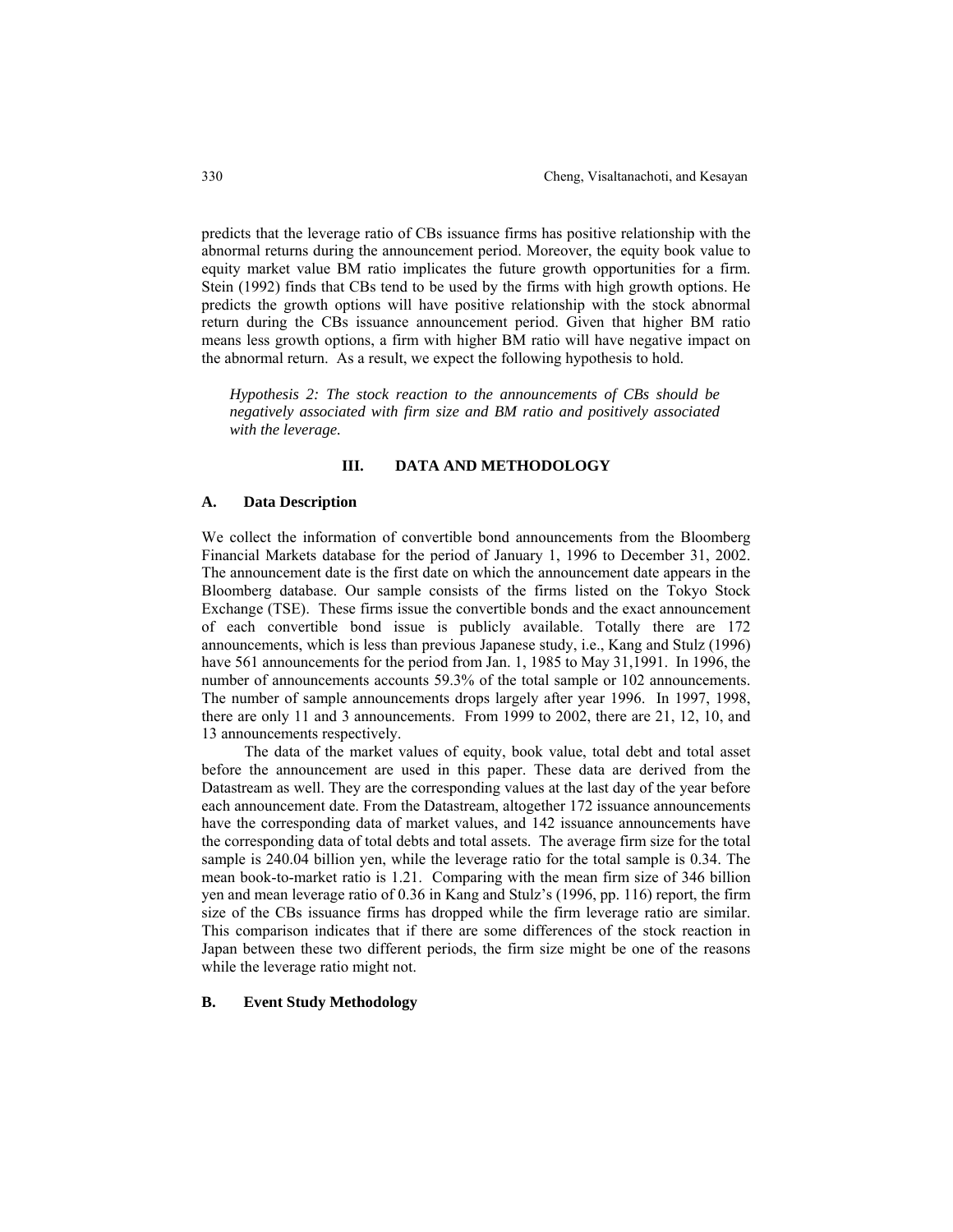The short-term stock reaction associated with the announcements of CBs issuance is computed by the EVENTUS 7.0, run on SAS program. The estimation period ranges from day  $-240$  to day  $-31$ , a period of 210 days. The abnormal return is computed by the ordinary least square regression using the Datastream Japanese market index, which is a value-weighted stock market index that includes all the companies listed on the TSE. Abnormal returns are computed for the 172 samples for a period of 61 trading days (day  $-30$  to day  $+30$ ) around each announcement date. The differences between actual and expected daily returns for firm i are the abnormal returns during these 61 trading days. Then the abnormal returns will be averaged against the total number of announcements and cumulated over multiple sub-event windows. Thus the reaction of the stocks to the announcements could be tested as whether it happens gradually or over different days for different firms. The null hypothesis is that the abnormal return is zero. Standard t-tests are used to examine whether the average abnormal returns (AAR) and cumulative average abnormal returns (CAAR) are significantly different from zero. The statistical inference is done using the standardized cross-sectional test (SCS Z), introduced by Boehmer, Musurnesi and Poulsen (1991), and the rank test, recommended by Corrado (1989).

The announcement date for the issuance of CBs is defined as day 0 for the event study. The event period is defined as day -30 to +30. The three-day event window used is the period day -1 through day  $+1$  as indicated by Kang and Stulz (1996) and Kang et al.  $(1995)$ . The AAR on day 0 and day  $+1$  are important as they indicate the announcement impact on and one day after the event date. If the average abnormal return is significantly different from zero at the  $5\%$  level on day 0 or day +1, the market has reaction to the announcement of CBs issuance. If the average abnormal return is not significantly different from zero, the market has no reaction to the CBs issuance.

#### **C. Cross-sectional Analysis**

The cross-sectional analysis is conducted to examine the relationship between abnormal returns and characteristics of CBs issuance firms. It is used to test hypotheses 2. Three variables are examined in this paper: the size, leverage ratio, and book of the equity to the market value of the equity of the CBs issuance firm. The cross-sectional regression model is given as follows:

$$
CABA_i = \beta_0 + \beta_1 Size_i + \beta_2 Leverage_i + \beta_3 BM_i + \varepsilon_i
$$
 (1)

where CAAR<sub>i</sub> is the cumulative average abnormal return for firm i from day  $-1$  to day  $+1$ ; Size<sub>i</sub> is the logarithm of the market value of equity for firm i; Leverage<sub>i</sub> is the ratio of total debt to total asset for firm i;  $BM<sub>i</sub>$  is the ratio of book value of equity to market value to equity for firm i. Firm size is included to examine whether stock reaction to the CBs issuance announcement is related to firm size as in Kang and Stulz (1996) and de Roon and Veld (1998). The greater volume of public information about larger firms should cause larger firms to have less degree of stock price reactions to the announcements of CBs (Myers and Majluf (1984)). Hence, if the stock market reaction is positive, the sign of  $\beta_1$  should be negative; if the stock market reaction is negative,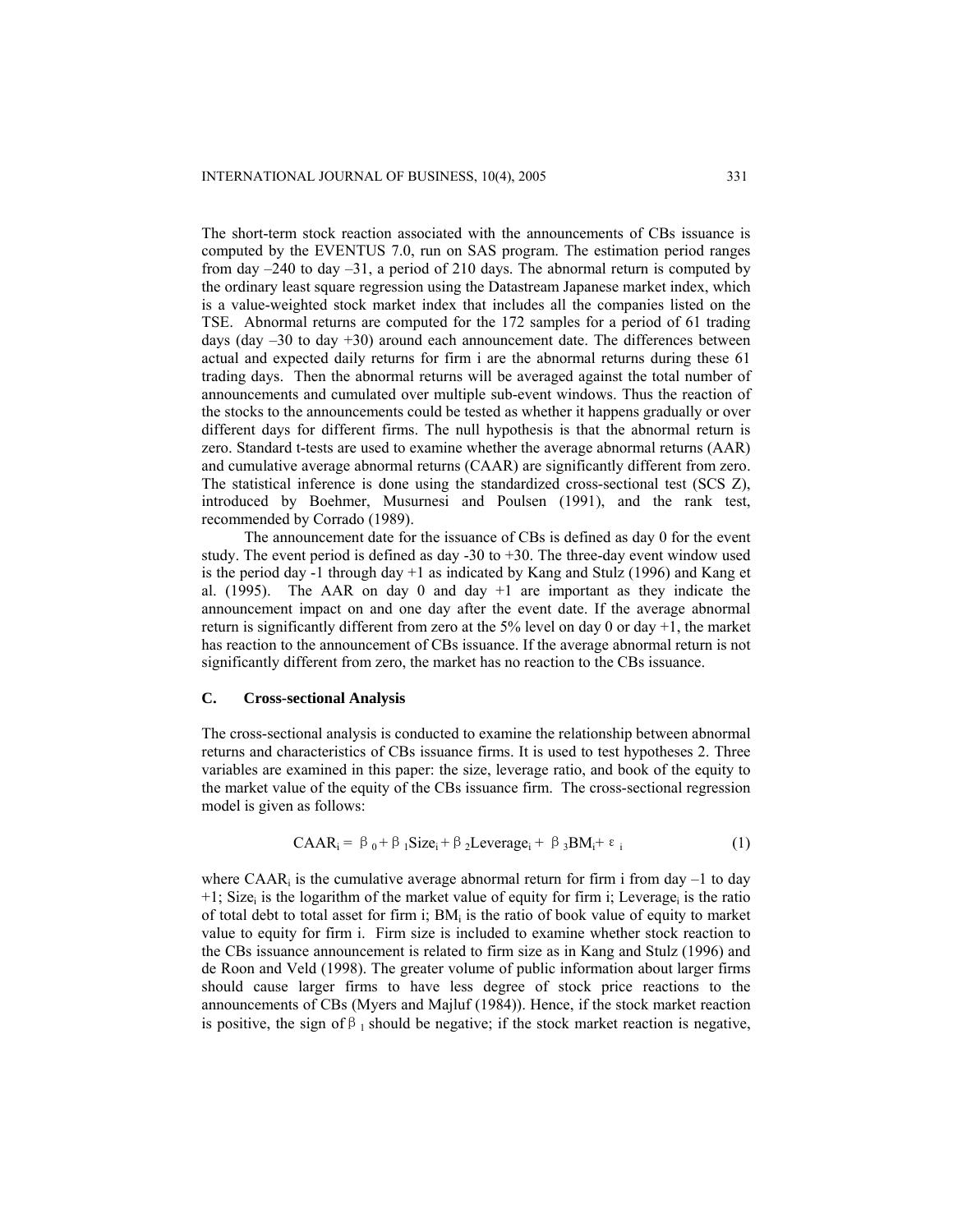the sign of  $\beta_1$  will be positive. Leverage ratio tests the financial leverage on corporate performance as in Kang and Stulz (1996). Stockholders may like high leverage ratio because the tax shield can magnify the expected earnings. Stein (1992) finds that the convertible bonds are mostly used by highly-leveraged firms and predicts that the leverage ratio of CBs issuance firms has positive relationship with the abnormal returns during the announcement period. Hence, the sign of  $\beta_2$  should be positive. The equity book value to equity market value (BM) ratio implicates the future growth opportunities for a firm. Note, however, very low BM ratios may also indicate irrationally high stock prices. As shown in the data description mentioned above, the mean BM of the total sample is around 1, which indicates that the Japanese firms' stock prices are rational. BM variable is included to examine the relationship between the firm's growth opportunity and the stock price reaction. Stein (1992) finds that CBs tend to be used by the firms with high growth options. He predicts that the growth options will have positive relationship with the stock abnormal return during the CBs issuance announcement period. Given that higher BM ratio means less growth options, a firm with higher BM ratio will have negative impact on the abnormal return. Therefore the sign of  $\beta$ <sub>3</sub> should be negative.

# **IV. RESULTS**

## **A. Short-Term Market Reaction To Announcements of CBs Issuance**

The market model is employed to examine hypothesis 1: market abnormal returns to the announcement of CBs issuance for Japanese firms during period 1996 through 2002. Abnormal returns are calculated for 61 days during the event window. A cumulative average abnormal return is also calculated to test cumulative effect of information for the market reaction. The average abnormal return  $(AAR)$  is 0% with t-statistic of – 0.911 on day 0 and  $-0.92\%$  with t-statistic of  $-5.732$  on day  $+1$ . The Rank Z-test is  $-$ 0.630 on day 0 and  $-5.170$  on day +1. The abnormal return is significant on day +1 but not on day 0. Figure 1 shows AAR during the 61-day event window. The market abnormal return has a downward negative trend till day  $+1$ . After day  $+1$ , the negative trend goes up. The day +1 abnormal return is the largest of these 61 days, and it is significant at the 1% level. Possible reasons could be that the announcement of CBs in Japan was made after the close of the stock market and the first trading day after the announcement is day  $+1$ , or the news from Bloomberg comes earlier than the announcement.

The cumulative average abnormal returns (CAAR) for different sub-periods are shown in Table 1. The three-day (day  $-1$  to day  $+1$ ) period CAAR is  $-1.24\%$  with a tstatistic of –5.593. The Rank Z-test is –4.389. Both tests are significant at 1% level. All the CAAR during the sub-periods expect day  $-1$  to day 0 (significant at 5% level) have the significant t-statistics at 1% level. The results confirm hypothesis 1 that the stock market has significantly negative reaction to the announcement of CBs issuance in Japan during period 1996 through 2002. The negative effect conflicts with Kang and Stulz (1996) for domestic CBs market in Japan before 1991 and de Roon and Veld (1998) in Netherlands, but consistent with Dann and Mikkelson (1984), Eckbo (1986),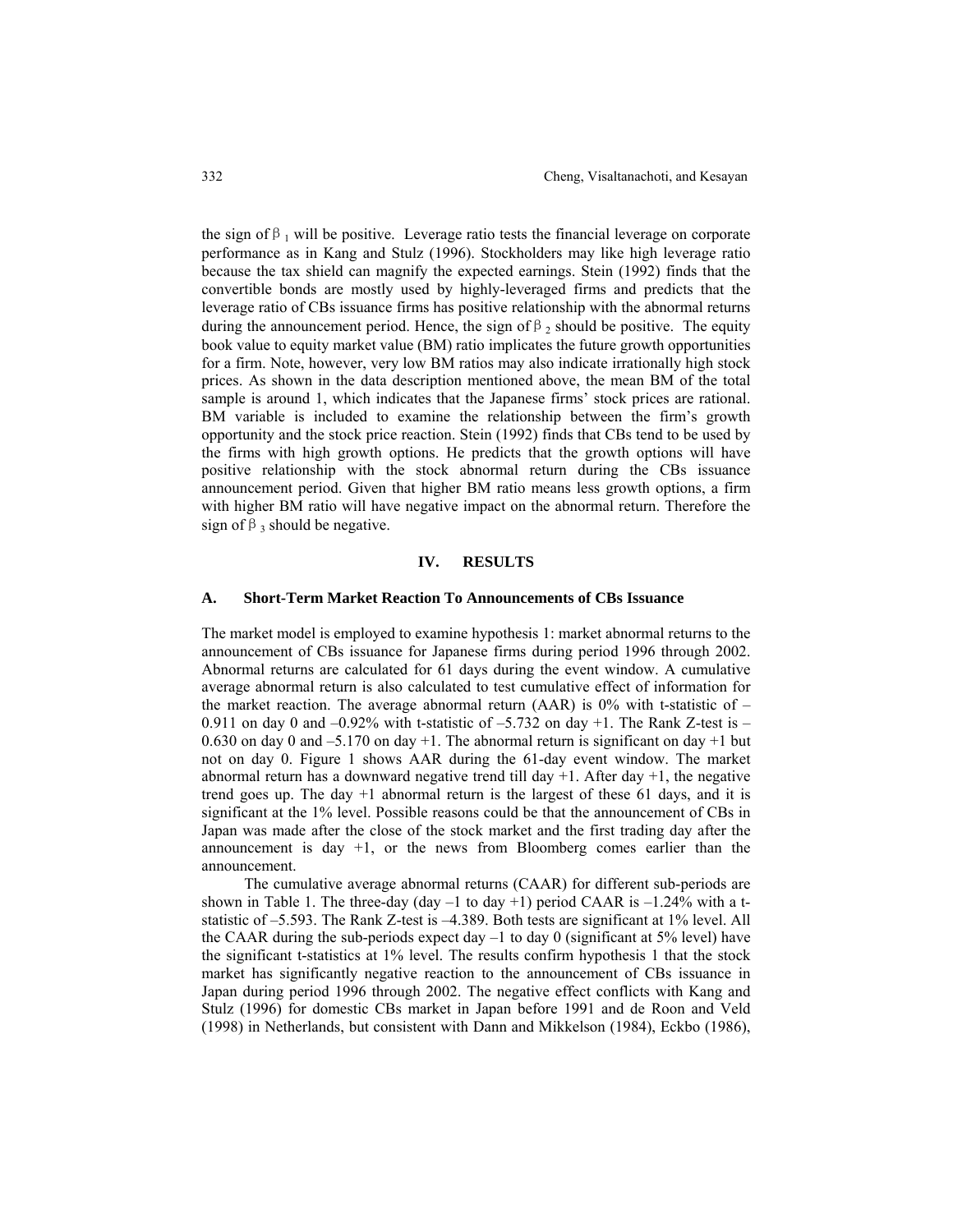| Dav         | ∑AAR      | Pos:Neg | SCS Z                       | Rank Test                   |  |  |
|-------------|-----------|---------|-----------------------------|-----------------------------|--|--|
| $(-30, -2)$ | $-3.28%$  | 53:119  | ***<br>$-5.19$ <sup>*</sup> | ***<br>$-2.62$ <sup>*</sup> |  |  |
| $(-1, 0)$   | $-0.32\%$ | 74:98   | $-2.30**$                   | $-172$ <sup>*</sup>         |  |  |
| $(-1, +1)$  | $-1.24%$  | 58:114  | $-5.59***$                  | $-4.39***$                  |  |  |
| $(0, +1)$   | $-0.92\%$ | 60:112  | $-4.78***$                  | $-4.10***$                  |  |  |
| $(+1, +30)$ | $-4.62%$  | 50:122  | $-7.16***$                  | $-3.83***$                  |  |  |
| $(-30, 30)$ | $-8.23\%$ | 39:133  | $-8.12***$                  | $-4.80$ ***                 |  |  |
|             |           |         |                             |                             |  |  |

**Table 1** Cumulative average abnormal returns to CBs announcement

statistical significance at the  $10\%$ , 5% and 1% levels, respectively, using a 2-tail test.

**Figure 1**  The average abnormal return (AAR) during the 61-day event window



and Mikkelson and Partch (1986) in U.S and Simon (1999) and Abhyankar and Dunning (1999) in U.K. The negative reaction results indicate that investors in Japan during period 1996 through 2002 considered the CBs issuance more like equity issuance. Equity issuance conveys unfavorable information as the theory of Myers and Majluf (1984). The CAAR for sub-period day –30 to day –2 is significantly negative at level 1%. This may imply that the market had forecasted the announcements or that the companies tended to issue convertible bonds after a period of negative stock price performance. This preannouncement result is similar to that of Kang and Stulz (1996).

What is the reason that the abnormal stock returns to the announcement of the CBs issuance during different period are totally different? In order to explore the answer, Figure 2 plots the Japanese market index from January 1, 1980 to November 5,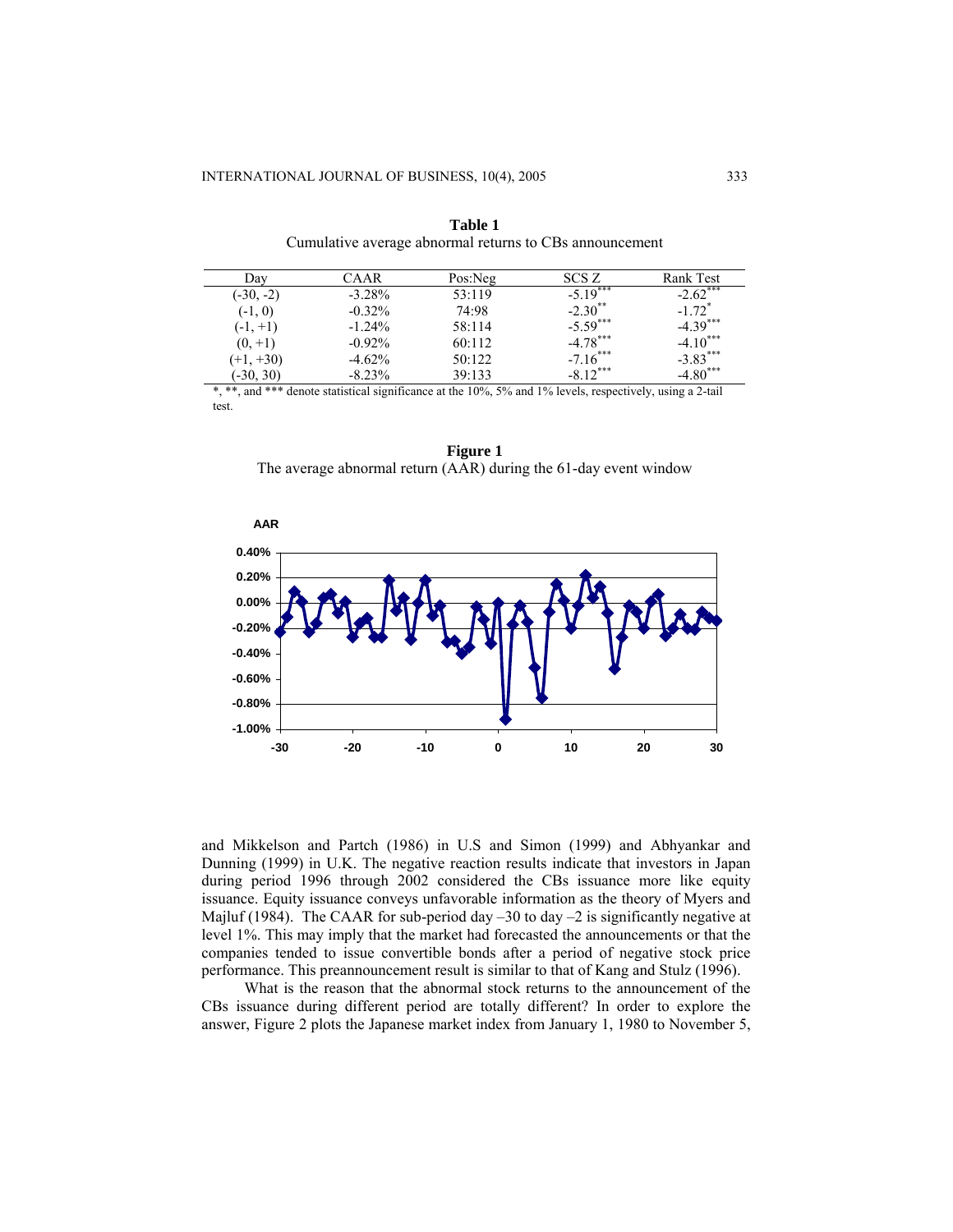

**Figure 2**  Market index in Japan from January 1, 1980 to November 5, 2003

2003. The market index went up from around 250 in 1985 to the peak 780 in 1990 and staggered up and down from 1996 to 2002. It is obvious that investors in Japan before 1991 were strongly optimistic about the equity market. The convertible bonds issuance provides the opportunity to convert the debt into equity in the future. So the market in Japan reacted positively to the announcement of CBs issuance before 1991. During the period from 1996 to 2002, the up and down stock market performance had shaken the optimism of the investors. The probability that the CBs issuance conveys unfavorable information caused the negative stock reaction. The results indicate the consistency to the "buble economy effect" hypothesis, which has been rejected by Kang and Stulz (1996).

# **B. Long-Term Stock Price Reaction After The CBs Issuance Announcements**

The CAAR for sub-period day  $+1$  to day  $+30$  is also significantly negative at level 1%. Does this mean that the stock market under-react to the CBs issuance announcement after the bull market in Japan? In order to explore the full information that a CBs issuance could suggest, we examine the long-term stock price reaction after 3 months, 6 months, 1 year and 3 years after the CBs issuance announcements date. The Jensen alpha model (Jensen 1968, pp393) is used here to test the performance of those CBs issuance firms after the announcements:

Table 2 presents the summary of the performance of the CBs issuance firms during the four periods after the announcements date. As can be seen in the table, during the period of 3 months after the CBs issuance announcement, average return of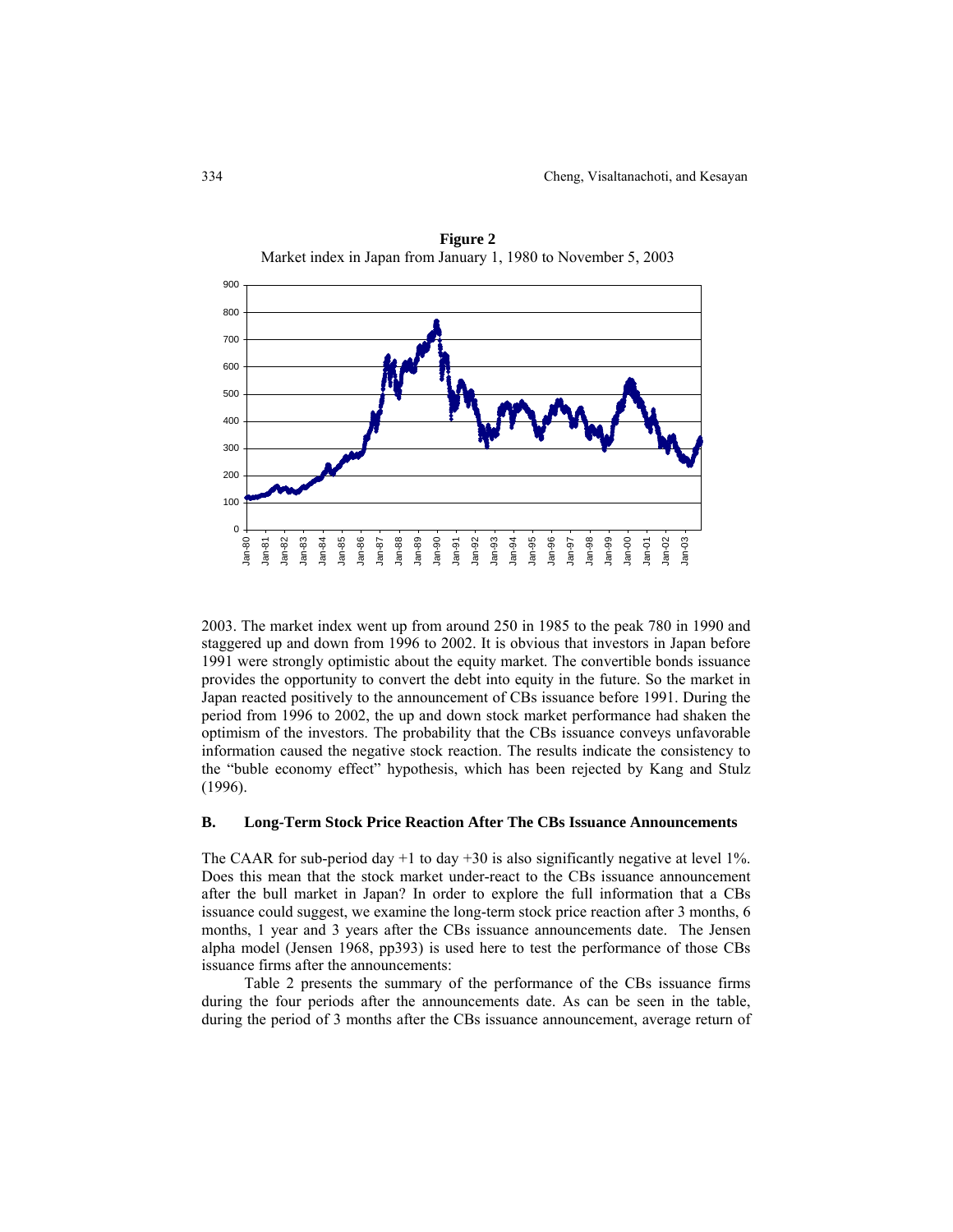the CBs issuance firms is –0.00075 with a minimum value of –0.00978 and a maximum value of 0.00808. The corresponding average market return during the same period is – 0.00026 with a minimum value of –0.00334 and maximum value of 0.00381. The mean return of the market is 0.00049 larger than that of the CBs issuance firms. The average Jensen alpha is –0.00052 with a minimum value of –0.00969 and a maximum value of 0.00482, showing that on average the CBs issuance firms earn about 0.052% less per day than they should have earned given their level of systematic risk.

# **Table 2**

# Summary of the performance of the CBs issuance firm during 3-month, 6-month, 1 year and 3-year periods after the announcements

This table presents the mean, medium, minimum and maximum cross-sectional value for the total firms in different periods. Number is the observations test in different periods. Pos:Neg is the positive to negative sign of the observations for different parameters. Mean(Ri) is the parameter for the mean return of each firm in different period after the announcement. Mean(Rm) is the parameter for the mean return of market in different period after the announcement. Alpha is value of the Jensen  $\alpha$  for each firm after the announcement. The Jensen alpha model is used to compare the performance of the CBs issuance firms after 3 month, 6-month, 1-year and 3-year periods after announcements.

$$
R_{jt} - R_{ft} = \alpha_j + \beta_j (R_{mt} - R_{ft}) + \epsilon_{jt}
$$

where  $R_{it}$  is return for security j at time t;  $R_{ft}$  is the risk free rate at time t;  $R_{mt}$  is the market return at time t;  $\alpha_i$  is the non-zero constant for security j;  $\beta_i$  is the systematic risk for security j.

| Parameter                            | Mean       | Median     | Minimum    | Maximum | Number | Pos:Neg |  |  |
|--------------------------------------|------------|------------|------------|---------|--------|---------|--|--|
| <b>Panel A: 3 Months Performance</b> |            |            |            |         |        |         |  |  |
| Mean(Ri)                             | $-0.00075$ | $-0.00071$ | $-0.00978$ | 0.00808 | 162    | 54:108  |  |  |
| Mean(Rm)                             | $-0.00026$ | $-0.00055$ | $-0.00334$ | 0.00381 | 162    | 64:98   |  |  |
| Alpha                                | $-0.00052$ | $-0.00039$ | $-0.00969$ | 0.00849 | 162    | 63:99   |  |  |
| <b>Panel B: 6 Months Performance</b> |            |            |            |         |        |         |  |  |
| Mean(Ri)                             | $-0.00087$ | $-0.00079$ | $-0.00664$ | 0.00689 | 162    | 40:122  |  |  |
| Mean(Rm)                             | $-0.00040$ | $-0.00057$ | $-0.00204$ | 0.00284 | 162    | 30:132  |  |  |
| Alpha                                | $-0.00052$ | $-0.00044$ | $-0.00637$ | 0.00482 | 162    | 49:113  |  |  |
| <b>Panel C: 1 Year Performance</b>   |            |            |            |         |        |         |  |  |
| Mean(Ri)                             | $-0.00073$ | $-0.00071$ | $-0.00412$ | 0.00409 | 157    | 35:127  |  |  |
| Mean(Rm)                             | $-0.00033$ | $-0.00034$ | $-0.00158$ | 0.00201 | 157    | 24:133  |  |  |
| Alpha                                | $-0.00048$ | $-0.00038$ | $-0.00332$ | 0.00260 | 157    | 47:110  |  |  |
| <b>Panel D: 3 Years Performance</b>  |            |            |            |         |        |         |  |  |
| Mean(Ri)                             | $-0.00046$ | $-0.00050$ | $-0.00179$ | 0.00175 | 138    | 28:110  |  |  |
| Mean(Rm)                             | $-0.00011$ | $-0.00002$ | $-0.00101$ | 0.00045 | 138    | 68:70   |  |  |
| Alpha                                | $-0.00039$ | $-0.00043$ | $-0.00181$ | 0.00172 | 138    | 38:100  |  |  |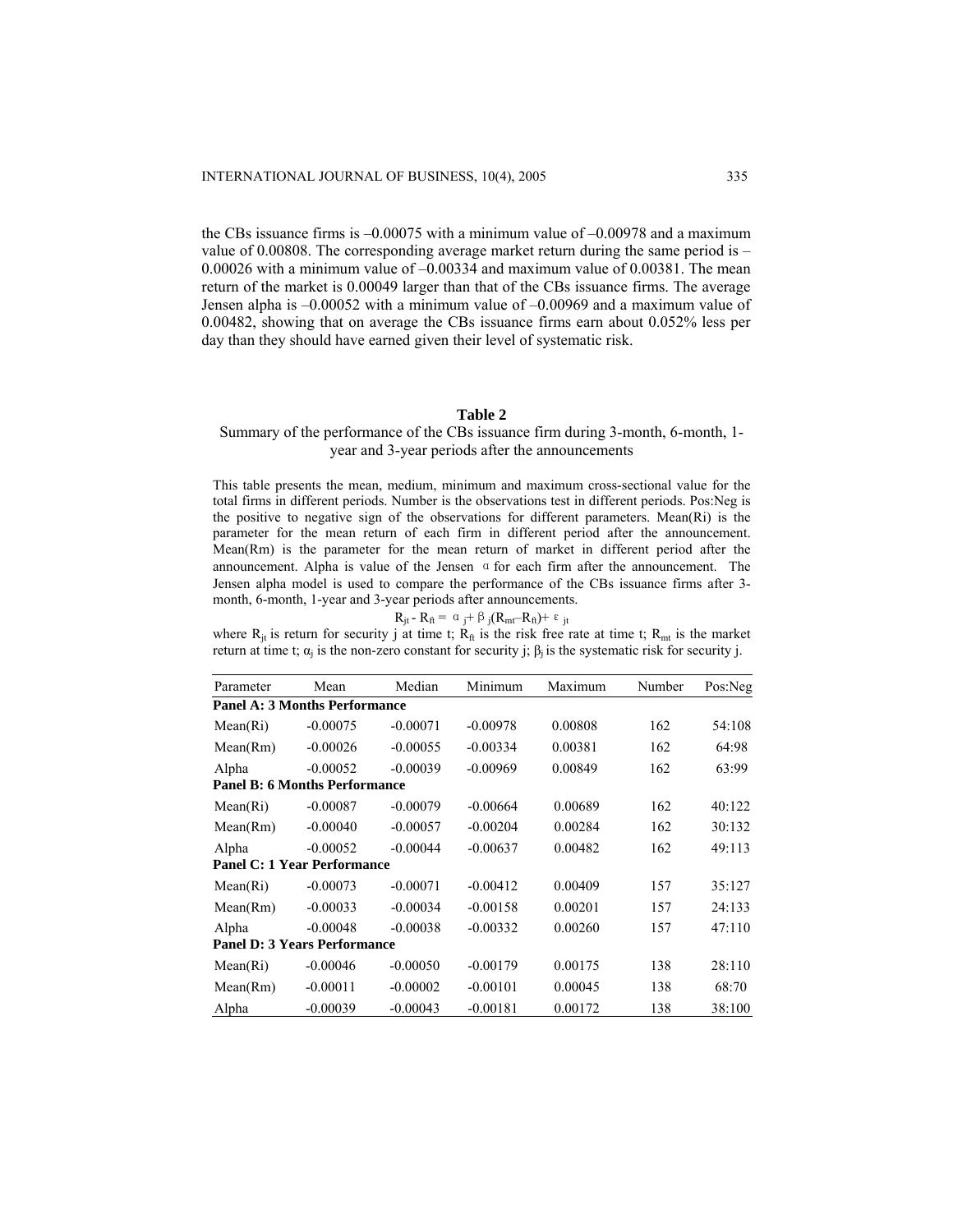Analogically, the mean returns of the market are 0.00047, 0.00040 and 0.00035 larger than that of the CBs issuance firms respectively during the period of 6 months, 1 year and 3 years after the CBs issuance announcements. The average Jensen  $\alpha$  are – 0.00052, -0.00048 and –0.00039 during the 6-month, 1-year and 3-year periods, which means that on average the CBs issuance firms earn about 0.052%, 0.048% and 0.039% less per day than they should have earned given their level of systematic risks during these three periods. The results indicate that after the announcement of CBs issuance, firms perform poorer than the market and what they should have done given their level of systematic risks. The CBs issuance announcements are considered conveying unfavorable information of the firms and the stock price under-perform even during the long-term after the announcements of the CBs issuance. Coupling with the negative stock price reaction around the issuance announcement period, the Japanese issuance firms during the post-bull market under-reacted to the CBs issuance, which is consistent to the under-reaction hypothesis explained by the U.S. empirical results but unexplained by the study by Kang et al. (1999) using the data before 1988 in Japan.

## **C. Results For The Cross-Sectional Regression Analysis**

The cross-sectional regression of the three-day (day  $-1$  to  $+1$ ) and two-day (day  $-1$  to day 0) cumulative average abnormal returns (CAAR) are presented in Table 3. The  $R^2$ and adjusted- $R^2$  for three-day CAAR regression is 0.101 and 0.082 respectively, which means the variables in three-day regression model can explain 8.2% variation of the CAAR. The  $R^2$  and adjusted- $R^2$  for two-day CAAR regression is 0.075 and 0.055 respectively, which means the variables in two-day regression model can explain 5.5% variation of the CAAR. The F-statistic for the three-day and two-day CAAR is 5.201 (ttest at 1% level) and 3.723 (t-test at 5% level) respectively. The results indicate that although both models make sense for us to analyze the relationships between CAAR and the independent variables, the three-day cross-sectional regression model can better explain the relationships than the two-day regression model.

Firm size is statistically significant at the 1% level based on the t-test (2.777) for the three-day model and significant at 5% level (t-test of 2.388) for the two-day model. However, the negative sign of the coefficient of the size variable does not support the expectation in Hypothesis 2. It means that the larger the firm size, the greater the stock market reacts negatively. This result is inconsistent with the theory of Myers and Majluf (1984) in U.S. and the results by de Roon and Veld (1998) in Netherlands and Kang and Stulz (1996) in Japan using the data before 1991. Though the sign of the leverage coefficient is consistent with our expectation in Hypothesis 2, it is not statistically significant with the t-test of 0.057 for the three-day model and with t-test of 1.492 for the two-day model. This result shows that the negative abnormal return during the post-bull market period in Japan is not related to the leverage of the CBs issuance firms. The firm growth option is statistically significant at 1% level with the ttest of  $-3.133$  for the three-day model and with the t-test of  $-3.583$  for the two-day model. The sign of coefficient is negative, which conforms to the expectation in Hypothesis 2. Firms with low growth options (larger BM) have more negative stock reaction to the CBs issuance announcement in Japan during 1996 and 2002.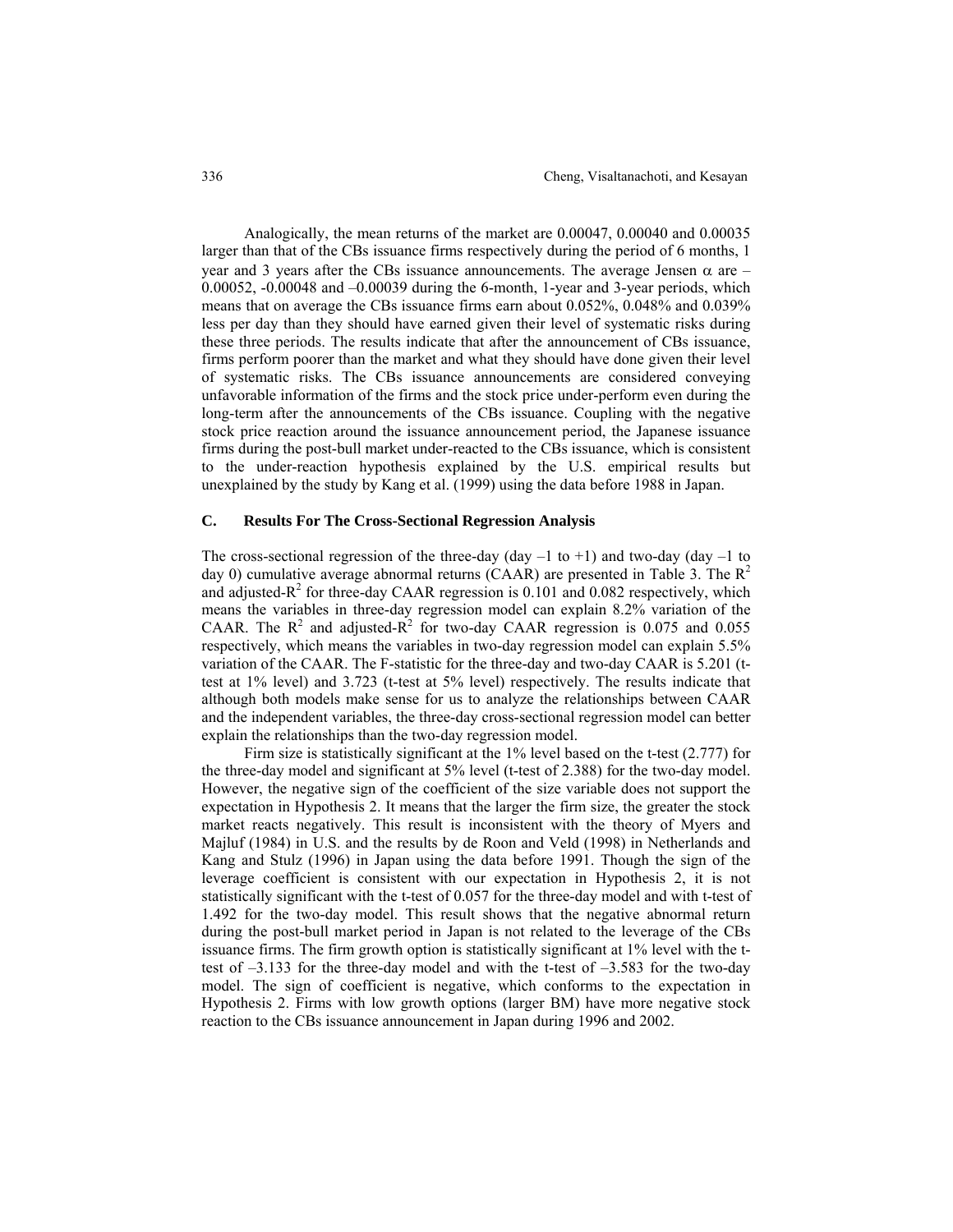# **Table 3** Cross-sectional regression results

This table shows the cross-sectional variation of the cumulative average abnormal return (CAAR). The dependent variable is the cumulative average abnormal return (CAAR) during the three-day (day  $-1$  to day  $+1$ ) period and two-day (day  $-1$  to day 0) respectively. Size is the natural logarithm of market value of equity. BM is the book value of equity to market value of equity. Leverage is the ratio of total debt to total asset. T- test is the statistical test for the significance of the variable coefficient. F is the statistical test for the significance of the regression model. Adjusted- $R^2$  are the proportion that the independent variables could explain the dependent variable.

|                | Window Event $(-1, 0)$ |            | Window Event $(-1, +1)$ |            |
|----------------|------------------------|------------|-------------------------|------------|
|                | Coefs                  | T-stats    | Coefs                   | T-stats    |
| Intercept      | 0.051                  | $2.39**$   | 0.081                   | $2.78***$  |
| <b>Size</b>    | $-0.004$               | $-2.52**$  | $-0.007$                | $-2.96***$ |
| ΒM             | $-0.006$               | $-3.58***$ | $-0.010$                | $-3.13***$ |
| Leverage       | 0.017                  | 1.49       | 0.001                   | 0.06       |
| F-stats        | $5.20***$              |            | $3.72**$                |            |
| Adjusted $R^2$ | 0.08                   |            | 0.06                    |            |
|                |                        |            |                         |            |

\*, \*\*, and \*\*\* represent the 90%, 95%, and 99% confidence level respectively.

# **V. SUMMARY**

This paper examines the stock price reaction to the announcement of CBs issuance during the period 1996 through 2002 in Japan. First, the average abnormal return and cumulative abnormal returns around announcement date are examined using standard event study methodology. The average abnormal return is significantly negative on day +1 but not on day 0. The day +1 abnormal return is the largest during the 61 days event windows. The possible reason could be that the announcement of CBs in Japan was made after the close of the stock market and the first trading day after the announcement is day  $+1$ , or the news from Bloomberg comes earlier than the announcement. The cumulative abnormal return during the three-day (day  $-1$  to day  $+1$ ) trading period is significantly negative. The negative effect is consistent to the studies in the U.S. market but conflicting with Kang and Stulz (1996) using the CBs data during period 1985 through 2002 in Japan. This result conforms to the "bubble economy effects" hypothesis, which has been rejected by Kang and Stulz (1996).

Second, the relationships between short-term stock abnormal return and the firm size, leverage and growth options of the CBs issuance firms are tested by the crosssectional regression. The firm size is evidenced increasing the negative abnormal stock return, which is conflicting with the informational asymmetry theory of Myers and Majluf (1984). Growth options of issuance firms are found having positive relationship with the negative abnormal stock return, which conforms to the prediction of Stein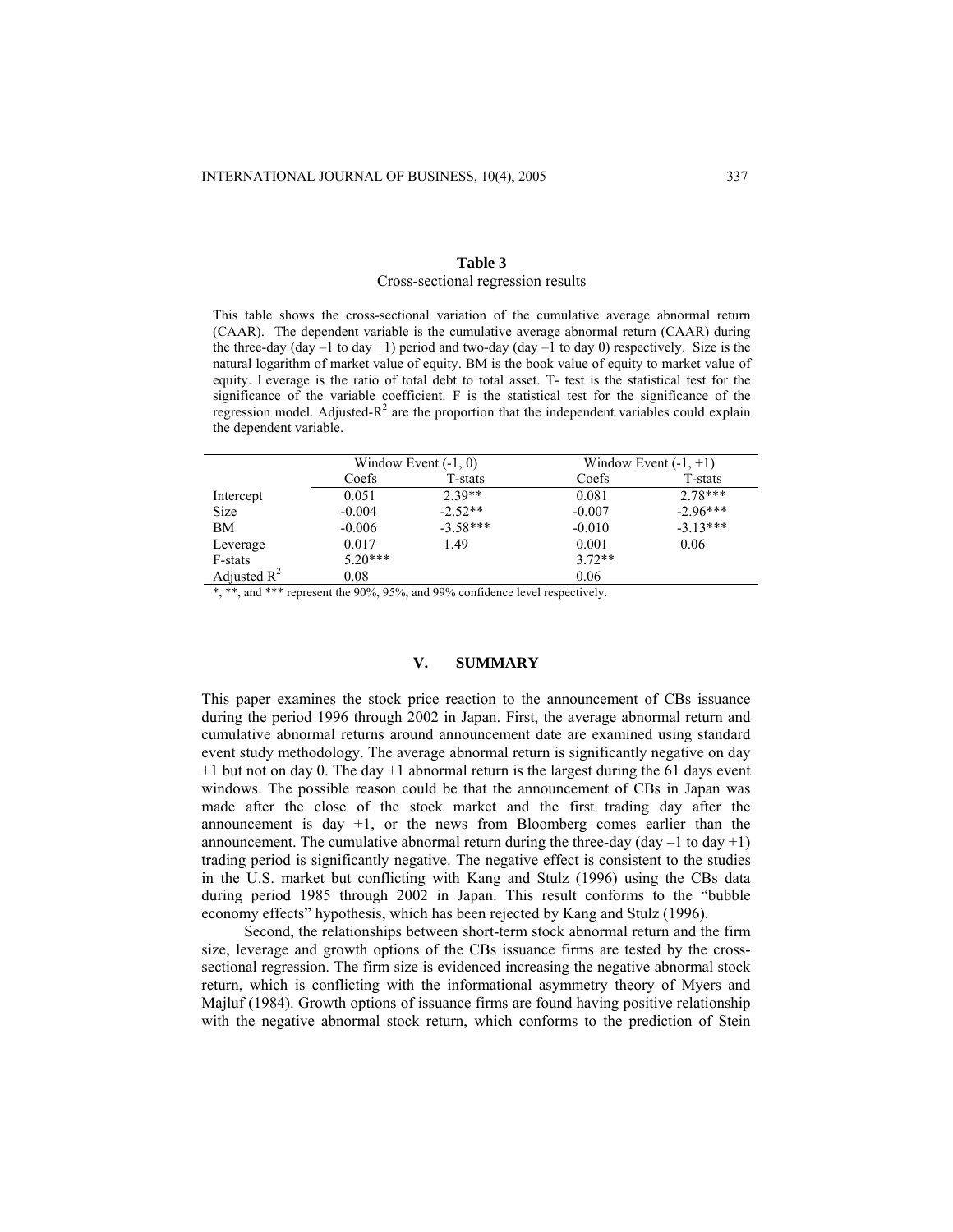(1992). However, the issuance firms' leverage ratio is unrelated with the abnormal return, which is not consistent with the prediction of Stein (1992).

In addition, the long-term performance after the CBs issuance is examined to see the full information the CBs issuance could convey. Stock prices of the CBs issuance firms are found under-performing the market index and what they should have done given their level of systematic risks. Coupling with the negative stock price reaction around the issuance announcement period, the Japanese issuance firms under-react to the CBs issuance, which is consistent with the under-reaction hypothesis explained by the U.S. empirical results but unexplained by Kang et al.'s (1999) study using the data before 1988 in Japan. The different results of the abnormal stock return to the CBs issuance announcements between the bull market and post-bull market in Japan have the implication that the same market may behave differently to external offerings during different time periods. Some more formal model should be used to further examine the long-term performance of the CBs issuance firm in Japan during the postbull market in future studies.

# **REFERENCES**

- Abhyankar, A. and A., Dunning (1999) "Wealth Effect of Convertible Bond And Convertible Preference Share Issues: A Empirical Analysis of The U.K. Market." *Journal of Banking and Finance*, Vol. 23, pp. 1043-1065.
- Boehmer E., J. Jusumeci and Poulsem, A. (1991) "Event Study Methodology Under Conditions of Event Induced Variance." *Journal of Financial Economics*, Vol. 30, pp. 253-272.
- Corrado, C.J. (1989) " A Nonparametric Test For Abnormal Security Price Performance In Event Studies." *Journal of Financial Economics*, Vol 23, pp. 385- 396.
- Dann, L.Y., and W. H. Mikkelson. (1984), "Convertible Debt Issuance, Capital Structure Change and Financing-Related Information." *Journal of Financial Economics*, Vol. 13, pp.157-186
- De Roon, F., and C. Veld (1998), "Announcement Effects of Convertible Bond Loans And Warrant-Bond Loans: An Empirical Analysis for The Dutch Market." *Journal of Banking and Finance*, Vol 22, pp.1481-1506
- Eckbo B. E.(1985) "Valuation Effects of Corporate Debt Offerings." *Journal of Financial Economics*, Vol. 15, pp. 119-151
- Ho K. and A. Abhyanker (2002) "Long-Run Abnormal Performance Following Convertible Security Issues: New Evidence From The U.K." Working Paper. Warwick Business School, University of Warwick, Conventry, U.K. http://www.ssrn.corn//
- Ibbotson R.G. (1975), "Price Performance of Common Stock New Issue." *Journal of Financial Economics*, Vol. 2 Issue 3, pp. 235-272
- Jensen, M.C. (1968) "The Performance of Mutual Funds in The Period 1945-1964." *Journal of Finance*, Vol. 23, Issue 2, pp. 389-416
- Kang, J. K., and R. M. Stulz (1996), "How Different Is Japanese Corporate Finance? An Investigation of the Information Content of New Security Issues." *Review of*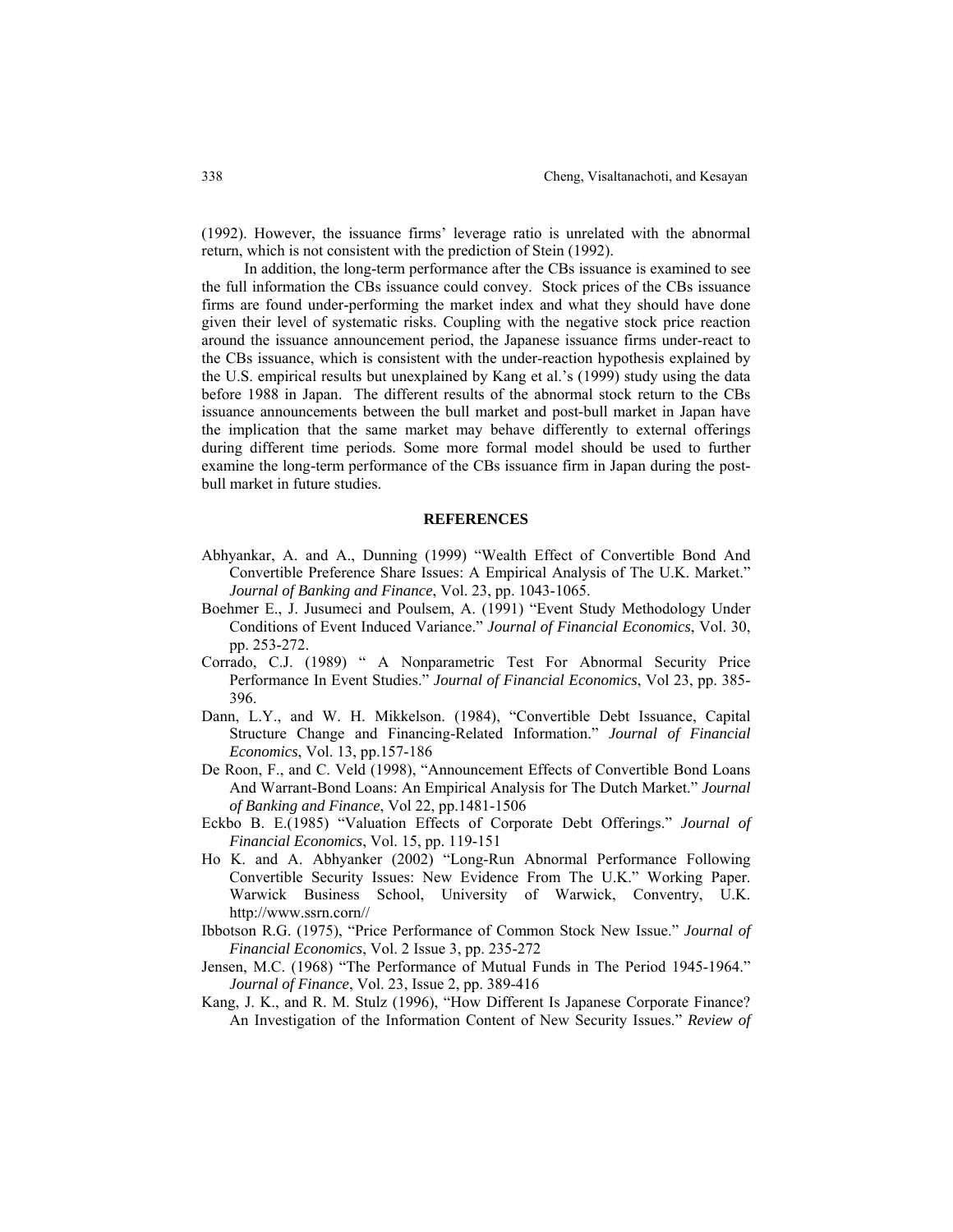*Financial Studies*, Vol.9, No.1, pp.109-139

- Kang, J.K., Y.C. Kim, and R.M. Stulz. (1999) "The Underreaction Hypothesis And The New Issue Puzzle: Evidence From Japan." *Review of Financial Studies*, Vol. 12, pp. 519-534
- Kang, J.K., Y.C. Kim, K.J. Park and R.M. Stulz. (1995) "An Analysis of The Wealth Effects of Japanese Offshore Dollar-Denominated Convertible And Warrant Bond Issues." *Journal of Financial and Quantitative Analysis*, Vol. 30, pp. 257-270
- Kim Y. and R. M. Stulz (1992) "Is There a Global Market For Convertible Bonds?" *Journal of Business*, Vol. 65, pp. 75-91
- Lee, I and T., Loughran (1998) "Performance Following Convertible Bond Issuance." *Journal of Corporate Finance*, Vol. 4, pp. 185-207
- Loughran, T. and J.R., Ritter (1995) "The New Issues Puzzle." *Journal of Finance*, Vol. 50, pp. 23-51
- Masulis R. W. (1983) "The Impact of Capital Structure Change on Firm Value: Some Estimates." *Journal of Finance*, Vol. 38, pp107-126
- Mikkelson W.H. and M. M. Partch (1986) "Valuation Effects of Security Offerings and The Issuance Process." *Journal of Financial Economics*, Vol. 15, pp. 31-60
- Myers, S., and N. Majluf (1984) "Corporate Financing And Investment Decisions When Firms Have Information That Investors Do Not Have." *Journal of Financial Economics*, Vol.13, pp.187-221
- Ross, S. (1977) "The Determination Of Financial Structure: The Incentive-Signalling Approach." *Bell Journal of Economics*, Vol. 27, pp.7-41.
- Simon, W (1999) "Equity Valuation Effects of The Issuance of Convertible Bonds: U.K. Evidence" Journal of Fixed Income, Vol. 9, Issue 3, pp. 7-9
- Smith, C.W. (1986) "Investment Banking and The Capital Acquisition Process." *Journal of Financial Economics*, Vol 15, pp. 3-29.
- Spiess, D.K. and J., Affleck-Graves (1995) "Underperformance In Long-Run Stock Returns Following Seasoned Equity Offerings." *Journal of Financial Economics*, Vol. 38, pp. 243-267
- Spiess, D.K. and J., Affeck-Graves (1999) "The Long-Run Performance of Stock Returns Following Debt Offerings." *Journal of Financial Economics*, Vol. 54, pp. 45-73
- Stein, J. (1992) "Convertible Bonds As Backdoor Equity Financing." *Journal of Financial Economics*, Vol. 32, pp. 3-21
- White, H.S. (1980) "A Heteroskedasticity Consistent Covariance Matrix Estimator and a Direct Test Of Heteroskedasticity." *Econometrica*, Vol. 48, pp.817-838.